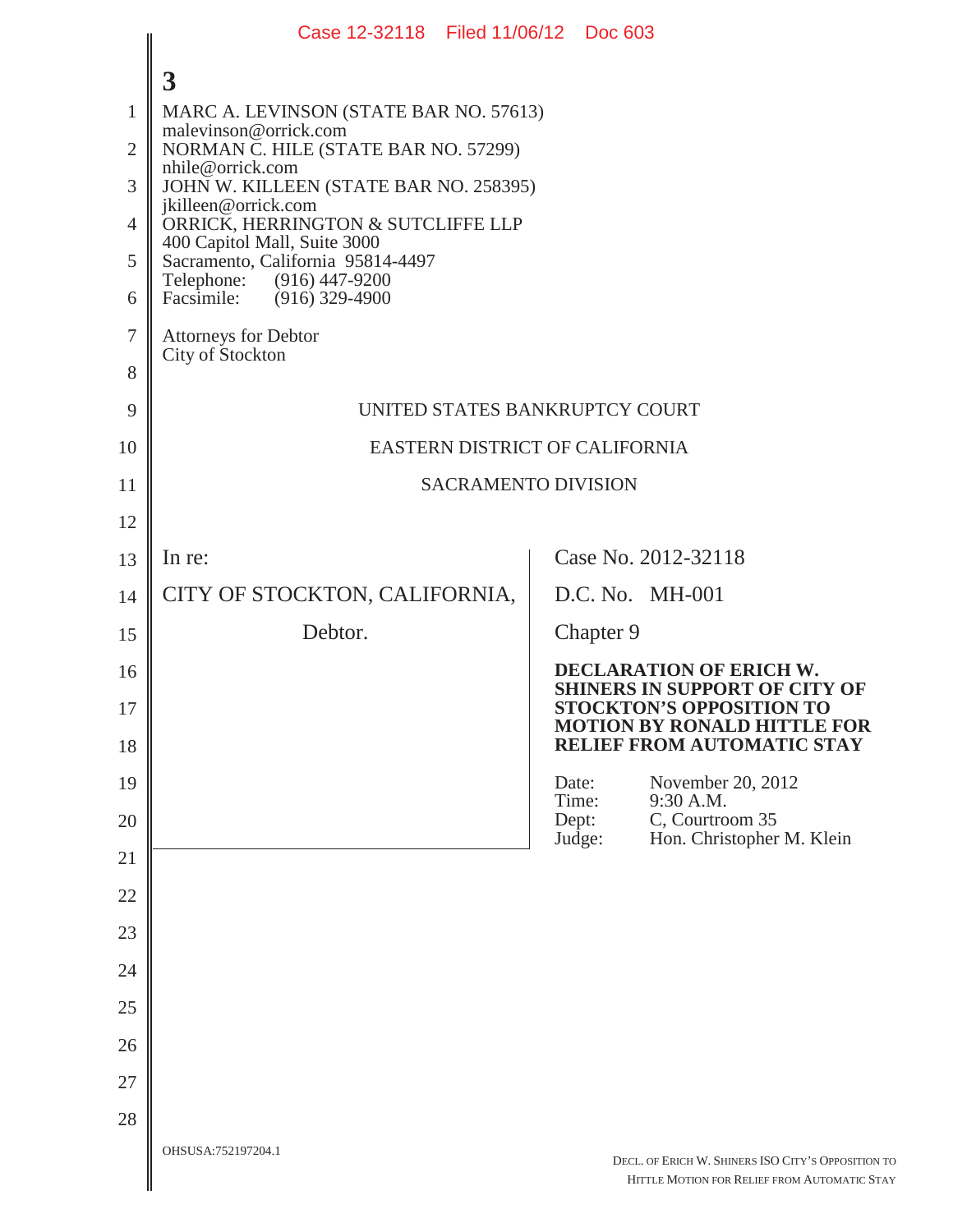## Case 12-32118 Filed 11/06/12 Doc 603

I, Erich W. Shiners, declare:

1

2 3 4 5 6 7 8 9 1. I am an attorney with Renne Sloan Holtzman Sakai LLP ("Renne Sloan"). Renne Sloan represents the City of Stockton (the "City") and two of its employees, City Manager Robert Deis and Deputy City Manager Laurie Montes, in the case *Hittle v. City of Stockton, et al.*, No. 2:12-cv-00766-GEB-KJN (E.D. Cal. filed Mar. 23, 2012) (the "Hittle Litigation"). I make this declaration in support of the City's Objection to the Motion by Ronald Hittle for Relief from the Automatic Stay. Except as to those matters set forth on information and belief, I have personal knowledge of the facts set forth herein and if called as a witness herein I could testify competently to such facts.

10 11 12 13 2. I attended college at California State University, Sacramento, where I obtained a Bachelor of Arts Degree in History in 2001. I obtained my Juris Doctorate in 2006 from the University of the Pacific, McGeorge School of Law. I have been an attorney for six years and an associate at Renne Sloan since May 9, 2011.

14 15 16 17 18 19 20 3. To date, Renne Sloan has invoiced the City for \$14,446.04 in legal fees for the Hittle Litigation. On May 29, 2012, Renne Sloan filed a motion to dismiss six of the nine causes of action pled in Hittle's complaint. The automatic stay took effect on June 28, 2012. On July 6, 2012, the district court deemed the City's motion to dismiss withdrawn by operation of the stay. The district court extended the stay to Hittle's claims against Deis and Montes by an order signed September 5, 2012. To date, no discovery has taken place in the Hittle Litigation, and Renne Sloan will have to re-file the motion to dismiss once the stay is lifted.

21 22 23 24 25 26 4. Based on the legal fees and expenses Renne Sloan incurred in a comparable case, I anticipate that defending the Hittle Litigation through trial would cost the City approximately \$350,000 to \$400,000 in legal fees. The comparable case involved a claim that a family court mediator was discharged because of her whistleblowing activity. I anticipate that the number of witnesses, depositions, motions, and days of trial in the Hittle Litigation will be similar to those in the comparable case.

27

Executed this 6th day of November, 2012, at Sacramento, California.

28